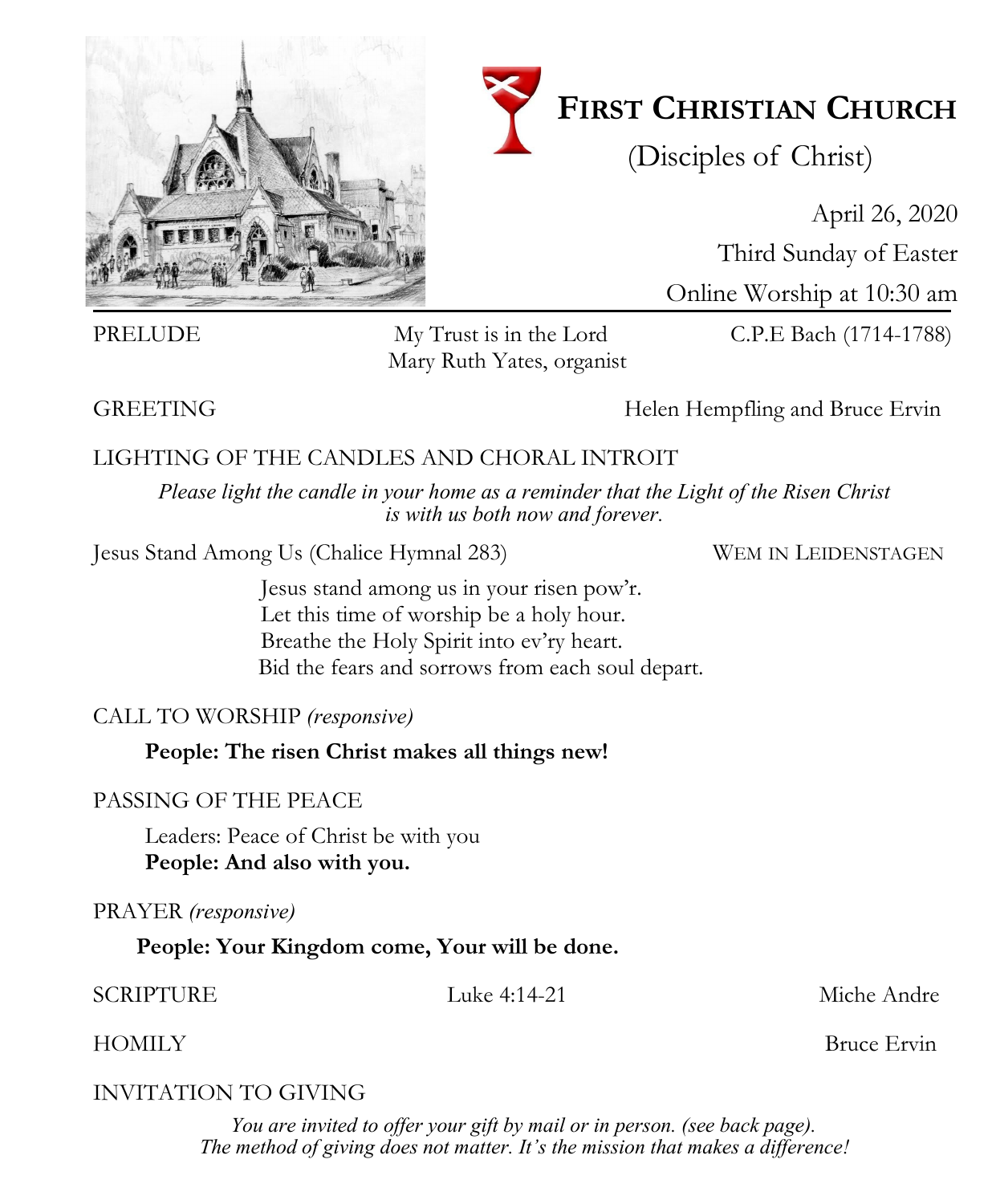Response of Praise Doxology

Prayer of Dedication for the Offering

#### THE LORD'S SUPPER

Invitation to the Table

Words of Institution and Prayer of Consecration for the Bread and Cup

*Please hold the communion elements in your hands during the communion anthem. We will partake of them in unison following the anthem.*

Sharing of the Bread and Cup

| Communion Anthem                                                                                   | The Spirit of the Lord is Upon Me                                                                                                                                                                                                                                                                                                                                                                                                | Philip Stopford (b. 1977) |
|----------------------------------------------------------------------------------------------------|----------------------------------------------------------------------------------------------------------------------------------------------------------------------------------------------------------------------------------------------------------------------------------------------------------------------------------------------------------------------------------------------------------------------------------|---------------------------|
| The Spirit of the Lord is upon me,<br>because he has anointed me to preach the gospel to the poor. |                                                                                                                                                                                                                                                                                                                                                                                                                                  |                           |
|                                                                                                    | He hath sent me to heal the broken hearted, to preach deliverance<br>to the captives, and recovering of sight to the blind;<br>to preach the acceptable year of the Lord,<br>to give unto them that mourn a garland of ashes,<br>the oil of joy for mourning,<br>the garment of praise for the spirit of heaviness:<br>that they might be called trees of righteousness:<br>the planting of the Lord that he might be glorified. |                           |
|                                                                                                    | For as the earth bringeth forth her bud,<br>and as the garden causes the things<br>that are planted in it to spring forth,<br>so the Lord God will cause righteousness and praise<br>to spring forth before the nations.<br>- text from Isaiah 61.                                                                                                                                                                               |                           |
| Partaking of the Bread and Cup <i>(unison)</i>                                                     |                                                                                                                                                                                                                                                                                                                                                                                                                                  |                           |

Prayer of Thanksgiving and Lord's Prayer *(unison)*

Our Father, who art in Heaven, hallowed be Thy name; Thy Kingdom come, Thy will be done, on earth, as it is in heaven. Give us this day our daily bread, and forgive us our sins as we forgive those who sin against us; And lead us not into temptation, but deliver us from evil. For Thine is the kingdom, and the power, and the glory forever. Amen.

INVITATION TO COMMUNITY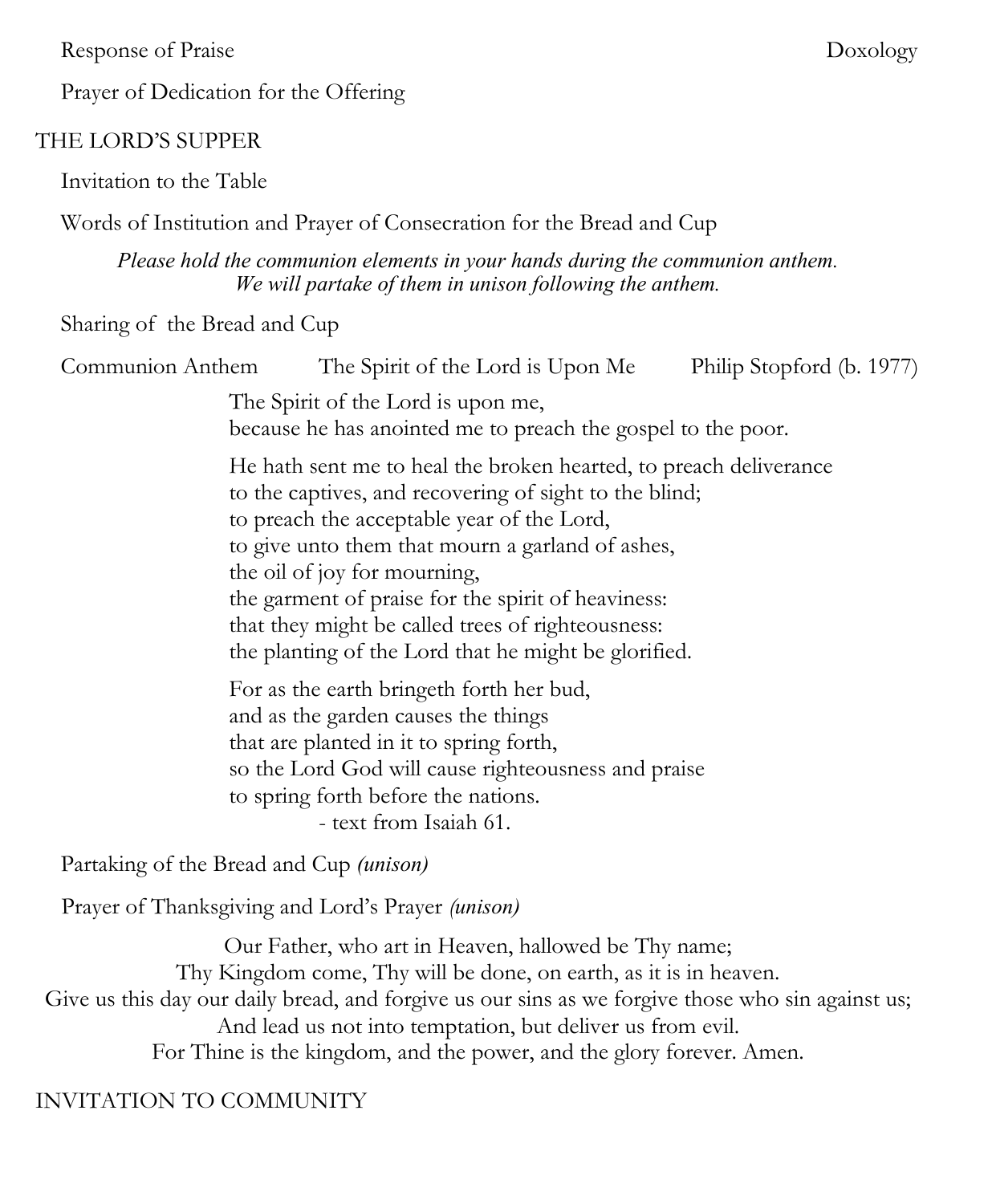#### CLOSING HYMN 222 Christ is Risen! Shout Hosanna! W ZLOBIE LEZY

Christ is risen! Shout Hosanna! Celebrate this day of days! Christ is risen! Hush in wonder: All creation is amazed. In the desert all-surrounding see, a spreading tree has grown. Healing leaves of grace abounding Bring a taste of love unknown.

Christ is risen! Raise your spirits from the caverns of despair. Walk with gladness in the morning. See what love can do and dare. Drink the wine of resurrection, not a servant, but a friend; Jesus is our strong companion. Joy and peace shall never end.

Christ is risen! Earth and heaven nevermore shall be the same. Break the bread of new creation where the world is still in pain. Tell its grim, demonic chorus: 'Christ is risen! Get you gone!' God the first and last is with us. Sing Hosanna everyone!

-Brian Wren, 1984

Words © 1986 Hope Publishing Co. Reprinted with permission under OneLicense.net #A-724866. All rights reserved.

#### BLESSING *(responsive, congregation reads bold)*

God of Life, From where we are to where you need us, **Christ be beside us.**  From what we are to what you can make of us, **Christ be before us.** From the mouthing of generalities to making signs of your kingdom, **Christ be beneath us.**  Through the streets of this world to the gates of heaven, **Christ be above us.** Surround us with your presence, inspire us with your purpose, confirm us in your love. **Amen** 

#### **BENEDICTION**

POSTLUDE God of Grace and God of Glory Paul Manz (1919-2009)

*This service was pre-recorded in various segments to allow the worship leaders to strictly follow guidelines regarding social distancing.* 

*Special thank you to Ashlyn Reynolds, Jono Palmer, Jennifer Fettchenhauer and Mitzi Flynn for assistance in producing and posting our worship services online.*